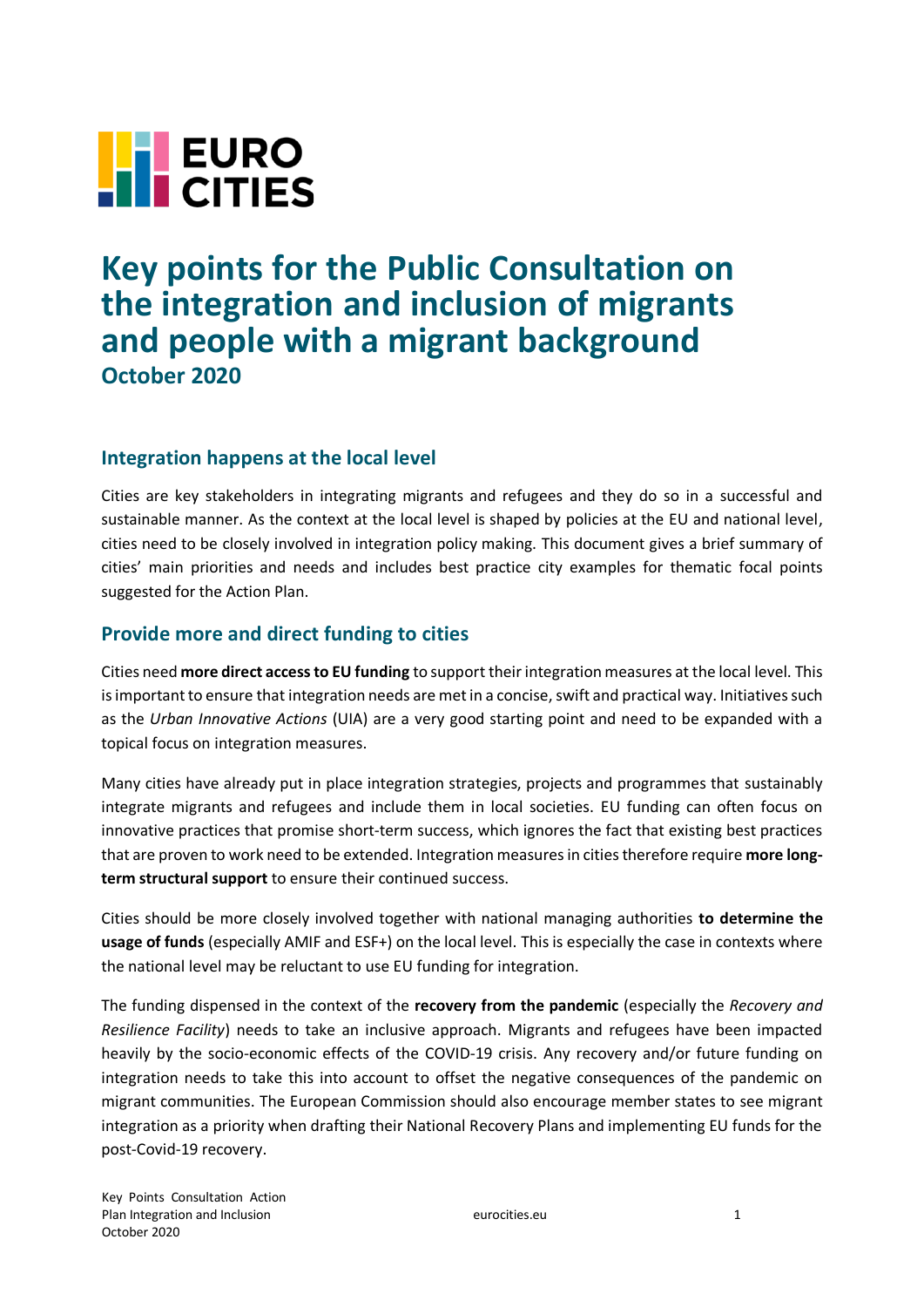

## **Expand structures for multi-level dialogue**

Cities should be included at all stages of putting integration policy making into action on the ground. They should be **consistently involved in the different actions arising out of the new Action Plan on Integration and Inclusion as equal partners** with the European Commission and the member states.

**Spaces for multi-level dialogue** across the local, national and EU level governance structure need to be expanded. *The Urban Partnership on the Inclusion of Migrants and Refugees* is a good example of an initiative that brings a diverse range of actors to the same table, especially also in its current second phase. This Partnership should continue to be strengthened and more opportunities be created to bring local and national governments at the same table when discussing EU policies.

Cities need **more direct communication channels** with the EU level. This holds true both for public dialogues (for instance through the *European Migration Forum* or the 2019 Conference *Go Local: Supporting Regions, Cities and Rural Areas in Migrants' Integration*) as well as for more direct and informal exchange. More city-EU Commission dialogues on migration and integration are needed to allow cities to provide real time feedback about local challenges, bottlenecks and solutions. As the network representing cities' interests at the EU level, Eurocities welcomes the involvement in future dialogues.

## **Invest in capacity building for cities**

**Capacity building, mutual learning and the exchange on good practices** is a key element in fostering successful integration strategies in cities. It increases collaboration and cross-fertilisation in cities and has proven effective in spreading best practices that are applicable in different national contexts.

Eurocities' commitment through our Working Group Migration & Integration and our work in several EUfunded migration projects is a key outlet for city-to-city cooperation across Europe. Actions arising out of the Action Plan should be linked to such existing good practices to disseminate their learnings and support a sustainable approach. Special attention should be paid to more closely involving cities in Southern and Eastern Europe and/or those with a more recent focus on migration and integration.

### **Thematic priorities and good practices in cities**

Migrant integration is a cross-cutting issue that spans across manifold policy areas. Although specific measures addressed at the population of migrant origin are needed, **integration should be mainstreamed** across other policies in education, housing, employment, or health, to name a few. Measures that promote the integration of migrants do not exclusively benefit them but are also beneficial for the broader society.

Many European cities know that investing in the integration of migrants is investing in the well-being of whole societies. This is the approach taken by Helsinki, whose 2017-2021 Integration Programme has as a key goal for the entire city to achieve successful integration. This means that all new measures and projects supporting integration are included in the programme of each policy sector. Munich also developed its Master Plan for the Integration of Refugees, adopted in 2016 and pursued in 2019, whereby all municipal departments are responsible for mainstreaming integration within their own units. The Action Plan on Integration and Inclusion should endorse a similar stance and ensure that integration is mainstreamed across all thematic policy areas.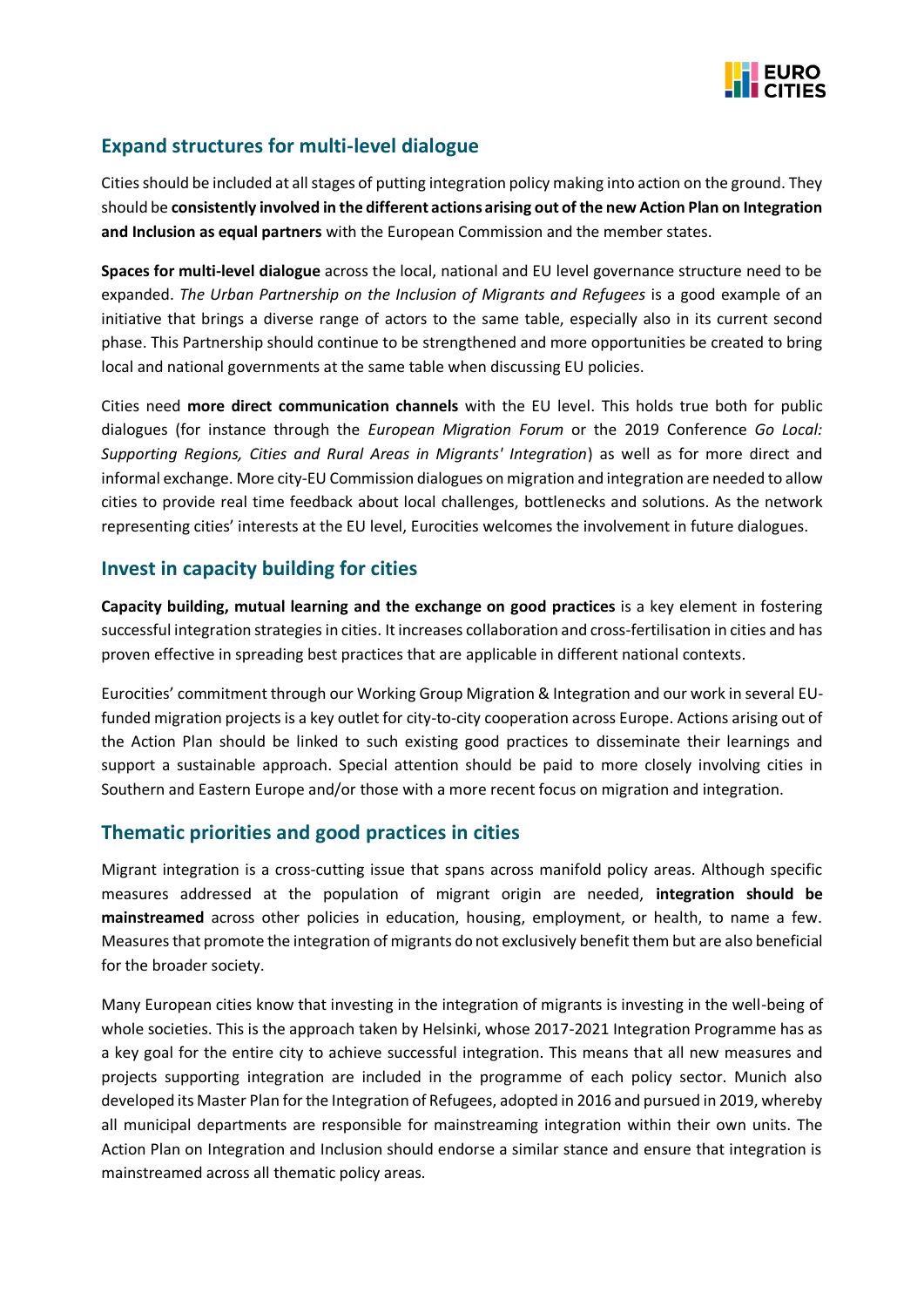

#### Building inclusive societies

Integration is a two-way-street, and policies should not only target the migrant population, but also strive to create more inclusive societies. The Action Plan should include more resources and specific actions devoted to **strengthening welcoming societies, fight stereotyping, racism and xenophobia** and combat the negative narrative around migrants that has been growing in the past years.

Cities are making strong efforts to raise the profile of their integration and inclusion measures. Milan organises a yearly event where the entire city declares its commitment to inclusiveness and antidiscrimination. Nicosia organises several events that bring together locals and newcomers and has a day dedicated to anti-racism journalism and combatting hate speech. The European Commission should support such strategies that seek to build inclusive communities and cities.

Inclusion is also fostered through **anti-discrimination policies** in the workplace and the **diversification of workforces**. This also involves increasing the diversity of public staff. Cities are leading examples in this. Ghent adopted an action plan to ensure that by 2020, 30% of new city employees had a migration background, and Leipzig has a proactive diversity strategy whereby it directly approaches individuals with migrant background at job fairs or by giving presentations on career opportunities in migrant communities. Barcelona has trained over 5,000 civil servants, including police officers and teachers, on human rights and non-discrimination; and similar programmes reach 1,500 Munich employees every year. The European Commission should support cities in the development and implementation of these strategies, as well as strive for greater diversity within the EU institutions.

#### Employment and skills

The Action Plan should include targeted support to the **employment of migrants**. Training and skills development are key to ensure long-term integration in the labour market. The European Commission should support initiatives that help **migrants reskill and upskill, learn the local language and have their qualifications and skills recognised in their host countries.**

City practices show that timely recognition of qualifications eases labour market integration. In Tampere, for example, the International Skills Centre helps residents of migrant background enter the labour market through a comprehensive two-week skills assessment, including soft skills and language command. Tampere also offers subsidised work experiences for migrants, whereby they can obtain official recognition of their skills and enter the regular job market afterwards. Cities need more support to draft and implement such programmes. The European Commission should support cities with guidance on how to recognise qualifications. Capacity building on the EU Skills Profile Tool for Third Country Nationals, as well as its further adaptation to local level needs, could be a practical step towards direct EU-local cooperation on this topic.

**Cooperation between cities and employers and business associations should be strengthened**, for a better matching of migrants' skills to labour market needs. Solna is a good example of how continuous dialogue with migrants and employers leads to careful and thorough matching of labour market needs and increases the chances of long-term employment (83% of participants obtained employment). Stockholm has recently launched a network of business, non-profit and public sector organisations to coordinate efforts to train newly arrived migrants and help them find employment. The Action Plan should include direct support for cities in establishing such networks and providing incentives to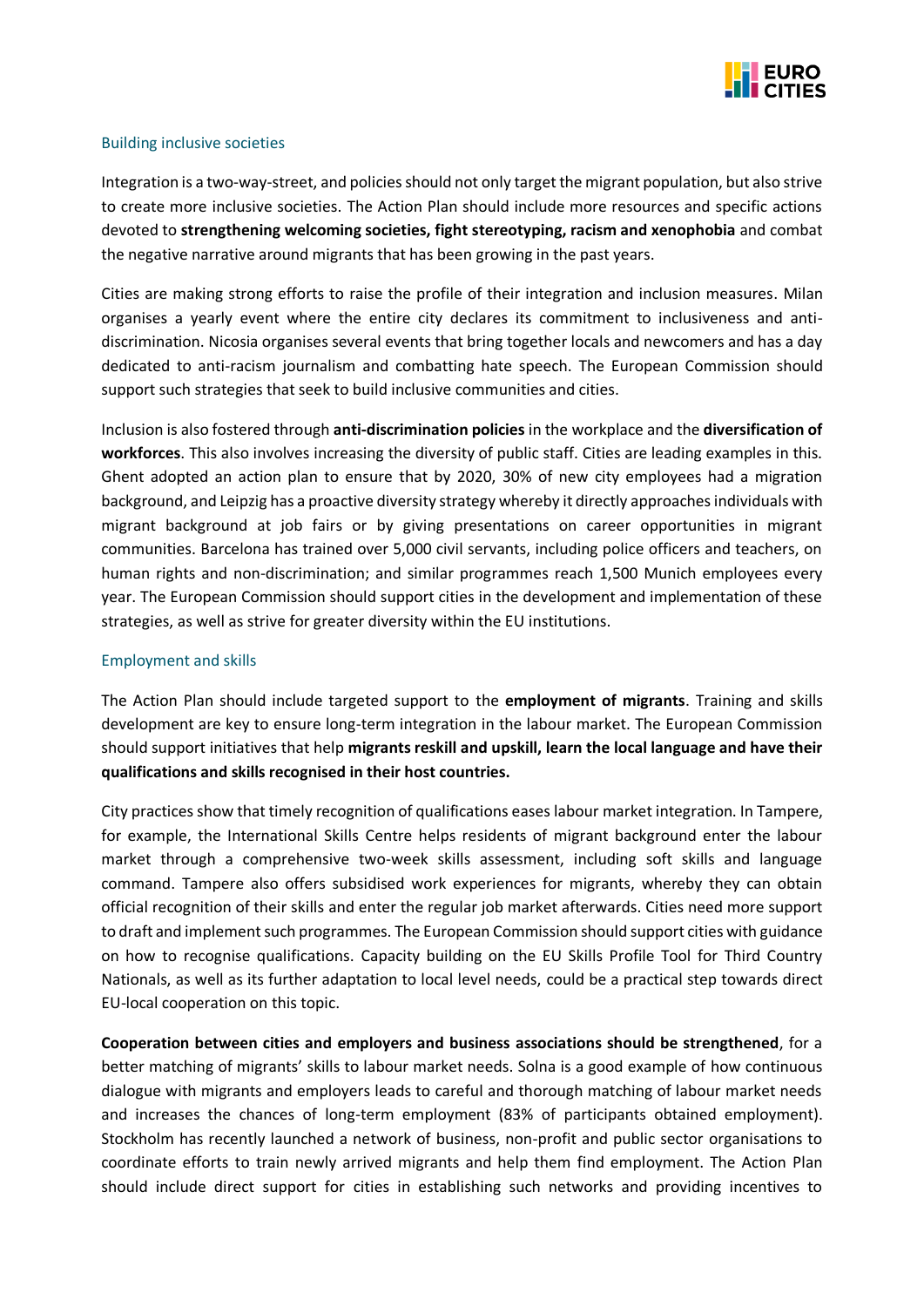

businesses to participate. On the EU level, more spaces for interaction between the EU Partnership on Integration and city networks or the Urban Partnership on the Inclusion of Migrants and Refugees can contribute to fostering collaboration.

#### Education and children

Education plays a crucial role in fostering migrant integration from an early age. Cities play a strong role in the **provision of education and services to children**, including migrant children. Cities need support to diminish the impact that their socioeconomic background can have in educational performance, paying special attention to children of migrant origin. These measures should not only target migrant children but also second and third generation, for whom substantial disadvantages remain.

Many cities have measures in place to provide children of migrant origin with **specialised educational support**. Ghent has dedicated schools where newcomers aged 12 to 18 can learn Dutch, in preparation to enter the regular education system. Others, like Rubi, have special reception classrooms that offer language support to migrant children, while other subjects are taught in mainstream classes together with other students. Malmö offers students the possibility to receive tutoring in their own language so they can improve their performance. Such initiatives should be strengthened, also with a view to training teachers and childhood educators on how to tailor teaching to the specific needs of migrant children. More generally, the Action Plan could include concrete support to promote inclusive educational environments that foster cohesion and a sense of belonging.

Special attention should be given to **unaccompanied minors**, who are at an extremely high risk of vulnerability. Cities need support to ensure that they receive adequate housing, psychosocial support, healthcare, access to education and guidance on their future employment opportunities, and that they are protected from violence. Especially important is ensuring their adequate transition to adulthood, by investing in their integration from the very beginning and institutional support to avoid them falling into irregularity and ensure adequate alternatives to institutionalised care.

Cities work closely with unaccompanied minors, especially in providing them with shelter. Madrid has a dedicated project that guarantees comprehensive care for unaccompanied minors in risk of exclusion and works towards their educational, social, cultural and labour market integration. Milan opened an innovative multifunctional centre in 2019, which acts as initial reception centre for unaccompanied minors, coordinates with and trains voluntary guardians and works closely with the Ombudsperson for Child Rights. The centre is also in charge of conducting comprehensive assessments of minors' psychological and health conditions, specific needs and personal history, from which specific measures can then be put in place. Cities contribution in this area should be recognised, and stronger assistance is needed for them to cater adequately to this target group.

#### **Housing**

Migrants are at a higher risk than the general population of falling into homelessness, of living in housing in inadequate conditions and overcrowded spaces, they are more vulnerable to energy poverty, and are more affected by growing rental prizes. Migrants are also more likely to experience discrimination in renting and buying. In line with the European Parliament proposal for access to decent and affordable housing for all, cities need to be supported in their efforts to reverse this trend. Specific actions are needed to ensure that migrants have **access to affordable housing** that allows for dignified living